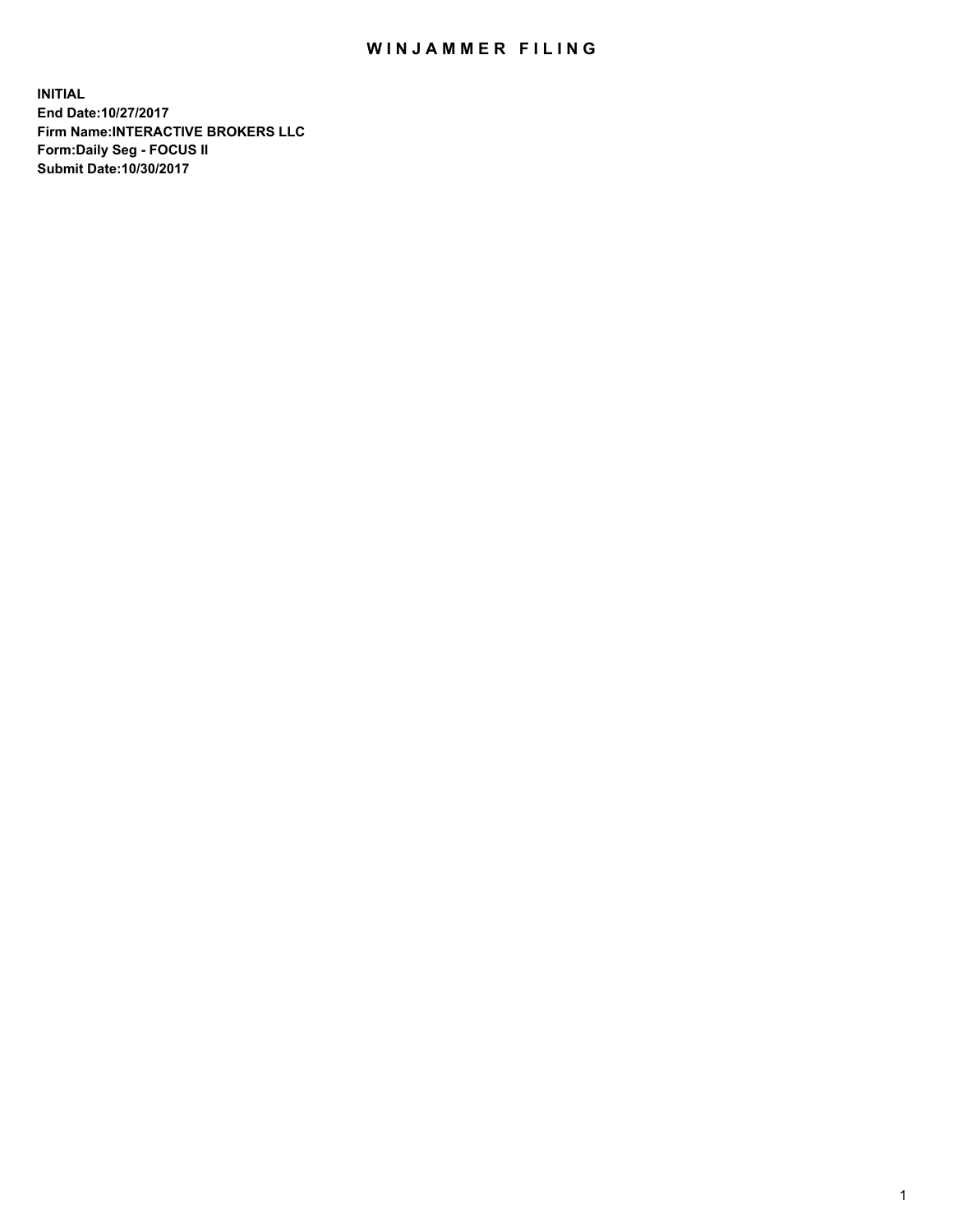## **INITIAL End Date:10/27/2017 Firm Name:INTERACTIVE BROKERS LLC Form:Daily Seg - FOCUS II Submit Date:10/30/2017 Daily Segregation - Cover Page**

| Name of Company<br><b>Contact Name</b><br><b>Contact Phone Number</b><br><b>Contact Email Address</b>                                                                                                                                                                                                                          | <b>INTERACTIVE BROKERS LLC</b><br><b>James Menicucci</b><br>203-618-8085<br>jmenicucci@interactivebrokers.c<br>om |
|--------------------------------------------------------------------------------------------------------------------------------------------------------------------------------------------------------------------------------------------------------------------------------------------------------------------------------|-------------------------------------------------------------------------------------------------------------------|
| FCM's Customer Segregated Funds Residual Interest Target (choose one):<br>a. Minimum dollar amount: ; or<br>b. Minimum percentage of customer segregated funds required:% ; or<br>c. Dollar amount range between: and; or<br>d. Percentage range of customer segregated funds required between:% and%.                         | $\overline{\mathbf{0}}$<br>0<br><u>155,000,000 245,000,000</u><br><u>00</u>                                       |
| FCM's Customer Secured Amount Funds Residual Interest Target (choose one):<br>a. Minimum dollar amount: ; or<br>b. Minimum percentage of customer secured funds required:%; or<br>c. Dollar amount range between: and; or<br>d. Percentage range of customer secured funds required between:% and%.                            | $\overline{\mathbf{0}}$<br>$\pmb{0}$<br>80,000,000 120,000,000<br>0 <sub>0</sub>                                  |
| FCM's Cleared Swaps Customer Collateral Residual Interest Target (choose one):<br>a. Minimum dollar amount: ; or<br>b. Minimum percentage of cleared swaps customer collateral required:% ; or<br>c. Dollar amount range between: and; or<br>d. Percentage range of cleared swaps customer collateral required between:% and%. | $\underline{\mathbf{0}}$<br>$\underline{\mathbf{0}}$<br>0 <sub>0</sub><br>00                                      |

Attach supporting documents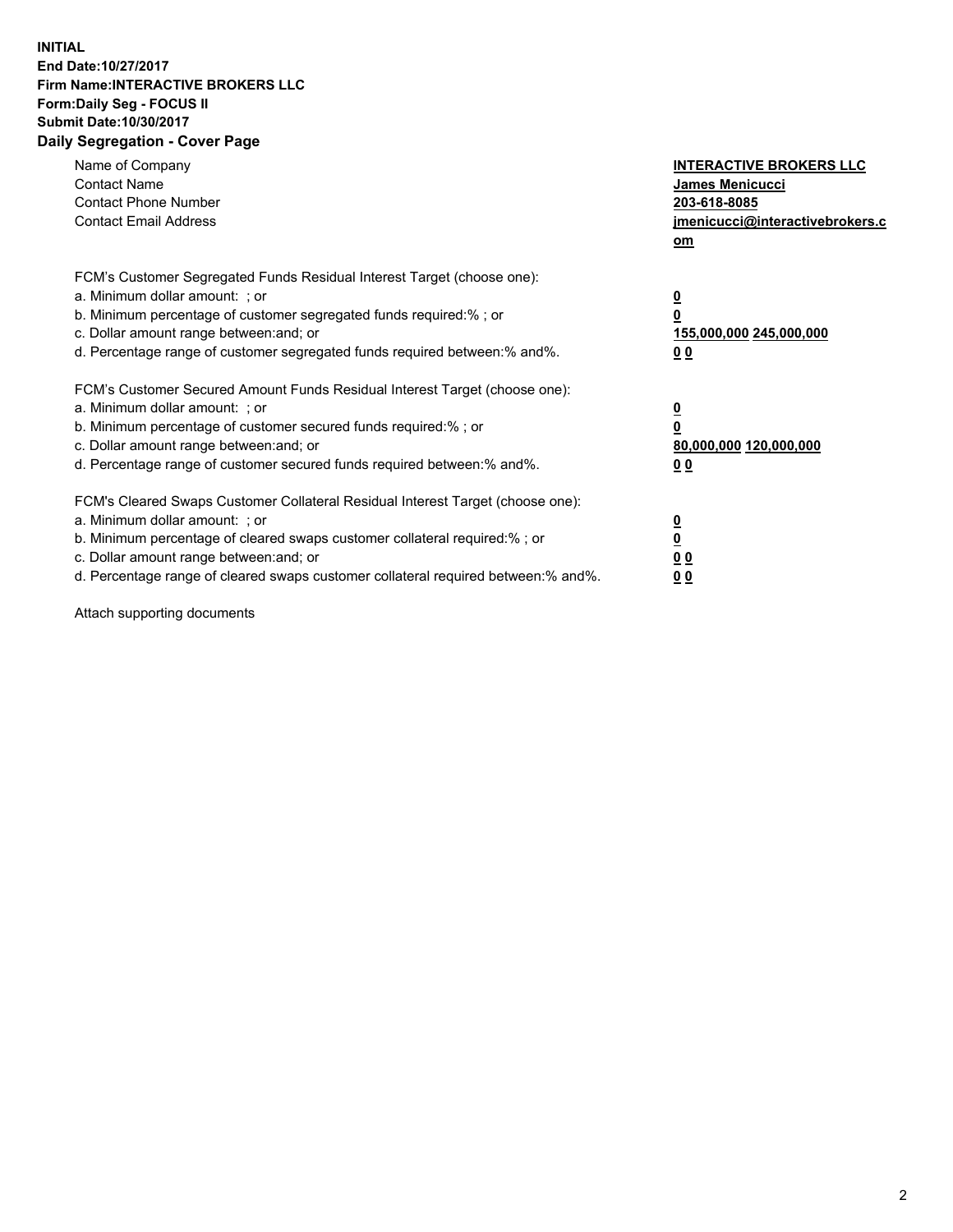## **INITIAL End Date:10/27/2017 Firm Name:INTERACTIVE BROKERS LLC Form:Daily Seg - FOCUS II Submit Date:10/30/2017 Daily Segregation - Secured Amounts**

|     | Daily Segregation - Secured Amounts                                                                        |                                  |
|-----|------------------------------------------------------------------------------------------------------------|----------------------------------|
|     | Foreign Futures and Foreign Options Secured Amounts                                                        |                                  |
|     | Amount required to be set aside pursuant to law, rule or regulation of a foreign                           | $0$ [7305]                       |
|     | government or a rule of a self-regulatory organization authorized thereunder                               |                                  |
| 1.  | Net ledger balance - Foreign Futures and Foreign Option Trading - All Customers                            |                                  |
|     | A. Cash                                                                                                    | 422,484,287 [7315]               |
|     | B. Securities (at market)                                                                                  | $0$ [7317]                       |
| 2.  | Net unrealized profit (loss) in open futures contracts traded on a foreign board of trade                  | 9,644,018 [7325]                 |
| 3.  | Exchange traded options                                                                                    |                                  |
|     | a. Market value of open option contracts purchased on a foreign board of trade                             | 25,506 [7335]                    |
|     | b. Market value of open contracts granted (sold) on a foreign board of trade                               | -43,527 [7337]                   |
| 4.  | Net equity (deficit) (add lines 1. 2. and 3.)                                                              | 432,110,284 [7345]               |
| 5.  | Account liquidating to a deficit and account with a debit balances - gross amount                          | 4,028 [7351]                     |
|     | Less: amount offset by customer owned securities                                                           | 0 [7352] 4,028 [7354]            |
| 6.  | Amount required to be set aside as the secured amount - Net Liquidating Equity                             | 432, 114, 312 [7355]             |
|     | Method (add lines 4 and 5)                                                                                 |                                  |
| 7.  | Greater of amount required to be set aside pursuant to foreign jurisdiction (above) or line                | 432,114,312 [7360]               |
|     | 6.                                                                                                         |                                  |
|     | FUNDS DEPOSITED IN SEPARATE REGULATION 30.7 ACCOUNTS                                                       |                                  |
| 1.  | Cash in banks                                                                                              |                                  |
|     | A. Banks located in the United States                                                                      | 123,938,224 [7500]               |
|     | B. Other banks qualified under Regulation 30.7                                                             | 0 [7520] 123,938,224 [7530]      |
| 2.  | <b>Securities</b>                                                                                          |                                  |
|     | A. In safekeeping with banks located in the United States                                                  | 343,660,005 [7540]               |
|     | B. In safekeeping with other banks qualified under Regulation 30.7                                         | 0 [7560] 343,660,005 [7570]      |
| 3.  | Equities with registered futures commission merchants                                                      |                                  |
|     | A. Cash                                                                                                    | $0$ [7580]                       |
|     | <b>B.</b> Securities                                                                                       | $0$ [7590]                       |
|     | C. Unrealized gain (loss) on open futures contracts                                                        | $0$ [7600]                       |
|     | D. Value of long option contracts                                                                          | $0$ [7610]                       |
|     | E. Value of short option contracts                                                                         | 0 [7615] 0 [7620]                |
| 4.  | Amounts held by clearing organizations of foreign boards of trade                                          |                                  |
|     | A. Cash                                                                                                    | $0$ [7640]                       |
|     | <b>B.</b> Securities                                                                                       | $0$ [7650]                       |
|     | C. Amount due to (from) clearing organization - daily variation                                            | $0$ [7660]                       |
|     | D. Value of long option contracts                                                                          | $0$ [7670]                       |
|     | E. Value of short option contracts                                                                         | 0 [7675] 0 [7680]                |
| 5.  | Amounts held by members of foreign boards of trade                                                         |                                  |
|     | A. Cash                                                                                                    | 82,071,142 [7700]                |
|     | <b>B.</b> Securities                                                                                       | $0$ [7710]                       |
|     | C. Unrealized gain (loss) on open futures contracts                                                        | 4,016,850 [7720]                 |
|     | D. Value of long option contracts                                                                          | 25,506 [7730]                    |
|     | E. Value of short option contracts                                                                         | -43,527 [7735] 86,069,971 [7740] |
| 6.  | Amounts with other depositories designated by a foreign board of trade                                     | $0$ [7760]                       |
| 7.  | Segregated funds on hand                                                                                   | $0$ [7765]                       |
| 8.  | Total funds in separate section 30.7 accounts                                                              | 553,668,200 [7770]               |
| 9.  | Excess (deficiency) Set Aside for Secured Amount (subtract line 7 Secured Statement<br>Page 1 from Line 8) | 121,553,888 [7380]               |
| 10. | Management Target Amount for Excess funds in separate section 30.7 accounts                                | 80,000,000 [7780]                |
| 11. | Excess (deficiency) funds in separate 30.7 accounts over (under) Management Target                         | 41,553,888 [7785]                |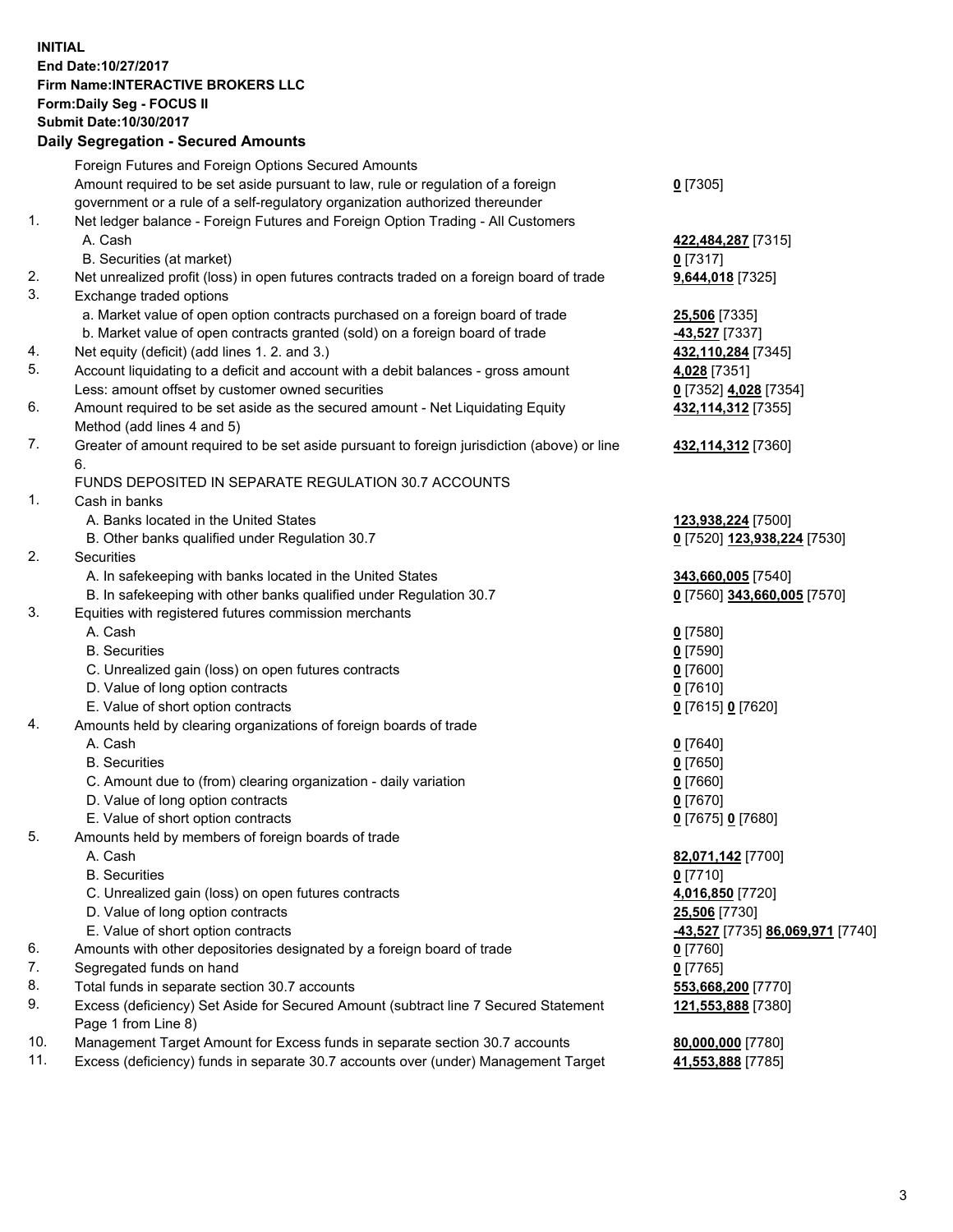**INITIAL End Date:10/27/2017 Firm Name:INTERACTIVE BROKERS LLC Form:Daily Seg - FOCUS II Submit Date:10/30/2017 Daily Segregation - Segregation Statement** SEGREGATION REQUIREMENTS(Section 4d(2) of the CEAct) 1. Net ledger balance A. Cash **4,758,861,817** [7010] B. Securities (at market) **0** [7020] 2. Net unrealized profit (loss) in open futures contracts traded on a contract market **-165,453,652** [7030] 3. Exchange traded options A. Add market value of open option contracts purchased on a contract market **134,659,336** [7032] B. Deduct market value of open option contracts granted (sold) on a contract market **-239,548,354** [7033] 4. Net equity (deficit) (add lines 1, 2 and 3) **4,488,519,147** [7040] 5. Accounts liquidating to a deficit and accounts with debit balances - gross amount **206,145** [7045] Less: amount offset by customer securities **0** [7047] **206,145** [7050] 6. Amount required to be segregated (add lines 4 and 5) **4,488,725,292** [7060] FUNDS IN SEGREGATED ACCOUNTS 7. Deposited in segregated funds bank accounts A. Cash **1,124,581,667** [7070] B. Securities representing investments of customers' funds (at market) **2,307,897,365** [7080] C. Securities held for particular customers or option customers in lieu of cash (at market) **0** [7090] 8. Margins on deposit with derivatives clearing organizations of contract markets A. Cash **17,615,068** [7100] B. Securities representing investments of customers' funds (at market) **1,360,272,372** [7110] C. Securities held for particular customers or option customers in lieu of cash (at market) **0** [7120] 9. Net settlement from (to) derivatives clearing organizations of contract markets **-10,015,001** [7130] 10. Exchange traded options A. Value of open long option contracts **134,642,555** [7132] B. Value of open short option contracts **-239,513,657** [7133] 11. Net equities with other FCMs A. Net liquidating equity **0** [7140] B. Securities representing investments of customers' funds (at market) **0** [7160] C. Securities held for particular customers or option customers in lieu of cash (at market) **0** [7170] 12. Segregated funds on hand **0** [7150] 13. Total amount in segregation (add lines 7 through 12) **4,695,480,369** [7180] 14. Excess (deficiency) funds in segregation (subtract line 6 from line 13) **206,755,077** [7190] 15. Management Target Amount for Excess funds in segregation **155,000,000** [7194] **51,755,077** [7198]

16. Excess (deficiency) funds in segregation over (under) Management Target Amount Excess